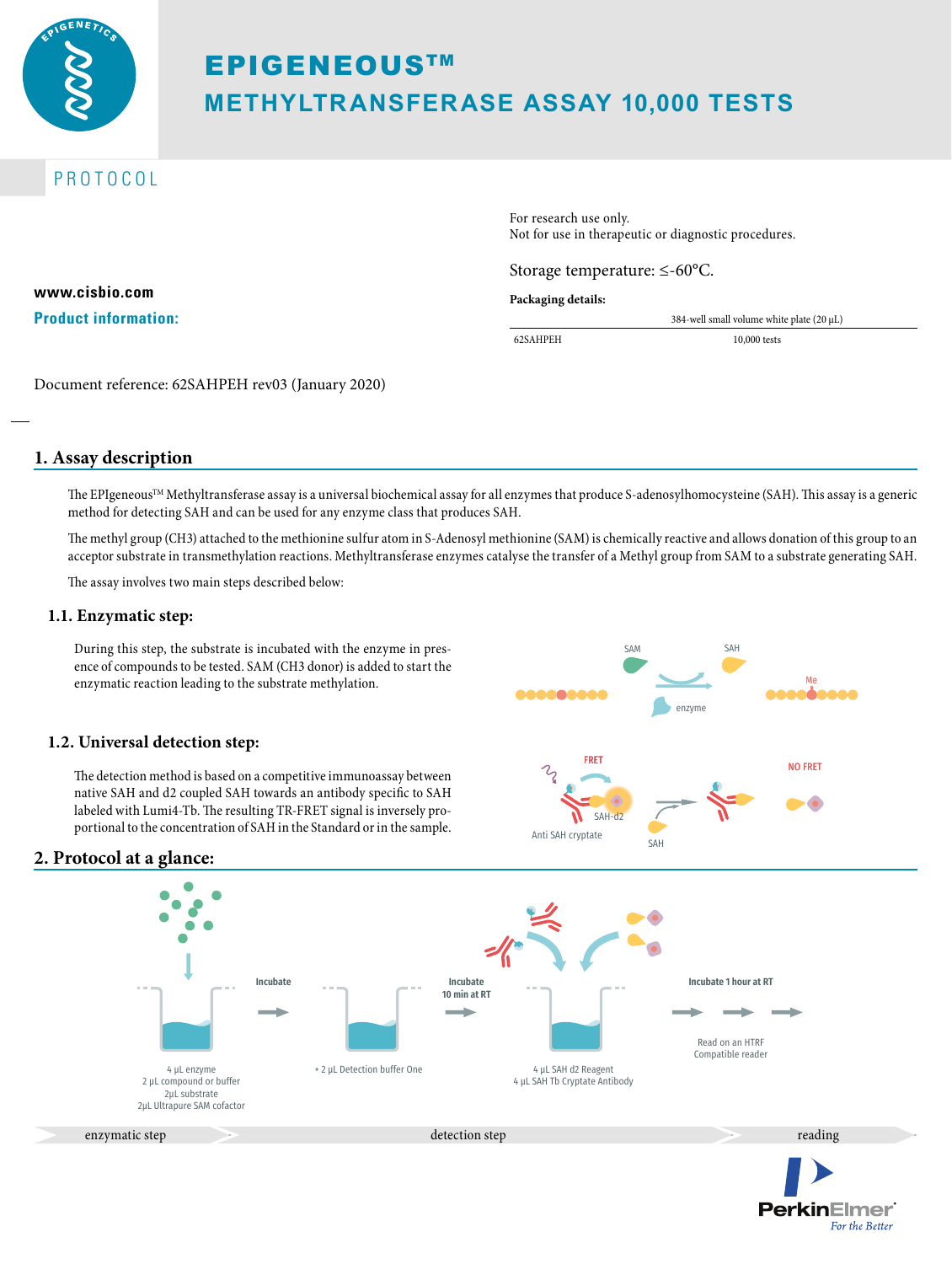### **3. HTRF reagents:**

|                                                                                       |                             | <b>Stock concentration</b>          | Number of vials | Volume per vial  | Storage      | Ref#<br>(when available separately) |
|---------------------------------------------------------------------------------------|-----------------------------|-------------------------------------|-----------------|------------------|--------------|-------------------------------------|
| <b>Ultrapure SAM Cofactor</b><br>$(2.4 \mu nmol)^*$<br>(S-(5' Adenosyl)-L-methionine) | $\blacksquare$<br>green cap | $2 \text{ mM}$                      | $\overline{1}$  | $1.2$ mL         | $\leq$ -60°C | 62SAHZLC                            |
| SAH Standard **<br>(S-(5' Adenosyl)-L-homocysteine)                                   | a.<br>purple cap            | $500 \mu M$                         | -1              | $400 \mu L$      | $\leq$ -60°C | 62SAHCLB                            |
| <b>EPIgeneous Diluent Buffer</b>                                                      | white cap                   | Ready-to-use                        | $\mathbf{1}$    | $13 \text{ mL}$  | $\leq$ -16°C |                                     |
| <b>EPIgeneous Detection Buffer One</b>                                                | white cap                   | Ready-to-use                        | $\overline{1}$  | $24 \text{ mL}$  | $≤-60°C$     | 62SAHRDD                            |
| SAH d2 Reagent (Medium) *                                                             | transparent cap             | See §5.4<br>(preparation of SAH-d2) | $\mathbf{1}$    | $5.5$ mL         | $\leq$ -16°C | 62SAHDLA                            |
| <b>SAH Tb Cryptate Antibody</b><br>10,000 tests                                       | Red cap                     | 50X                                 |                 | 850 µL           | $\leq$ -16°C |                                     |
| <b>EPIgeneous Detection Buffer Two</b>                                                | Red cap                     | Ready-to-use                        | 1               | $130 \text{ mL}$ | $\leq$ -16°C | 62SAHFDD                            |

\* Amount of reagent provided is sufficient for 10,000 tests (and 5 standard curves) using 20µM SAM. For higher concentrations extra vials can be ordered separately

\*\* Amount of reagent provided is sufficient for 5 standard curves at 200µM SAM/SAH. For higher concentrations or extra standard curves extra vials can be ordered separately

### **4. Storage stability:**

All reagents should be kept frozen until used.

Avoid repeated freeze / thaw cycles.

After thawing, the stock solutions can be dispensed into single use aliquots and stored at recommmended tempteratures.

### **5. Reagent preparation**

HTRF® reagent concentrations have been set for optimal assay performances. Note that any dilution or improper use will affect the assay's quality.

For an accurate quantitative determination of sample, calibration curves must be carried out with the enzymatic buffer used for the enzymatic step.

Be careful, working solution preparation may differ between the 1,000 and the 10,000 data point kits.

- Thaw all reagents at room temperature, allow them to warm up (caution: take buffers' thawing time into account)
- We recommend centrifuging the vials gently after thawing before pipeting the stock solutions
- Prepare the working solutions from stock solutions (§3) by following the instructions below

### **5.1. Preparation of working solutions for enzymatic step:**

Depending on the enzyme, the enzymatic buffer (not provided) should be optimized.

, Note that it is important to use Ultrapure SAM provided by Cisbio. Using other SAM sources can affect assay efficiency.

 $\%$  It is recommended to use concentrations of SAM between 0.4 μM and 200 μM (enzymatic step concentrations), for other conditions, please contact our technical support.

#### $\%$  Note that concentrations of DTT over 1mM may affect the results by decreasing the efficiency of the detection step.

|            |                |                              | Working solution | Volume dispensed | Final concentration (enzymatic step) |
|------------|----------------|------------------------------|------------------|------------------|--------------------------------------|
| Compounds  | Not provided   | Dilute with enzymatic buffer | 5X               | $2\mu L$         | 1X                                   |
| Substrate  | Not provided   | Dilute with enzymatic buffer | 5X               | $2\mu L$         | 1X                                   |
| Enzyme     | Not provided   | Dilute with enzymatic buffer | 2.5X             | 4μL              | 1X                                   |
| <b>SAM</b> | $2 \text{ mM}$ | Dilute with enzymatic buffer | 5X               | $2\mu L$         | 1X                                   |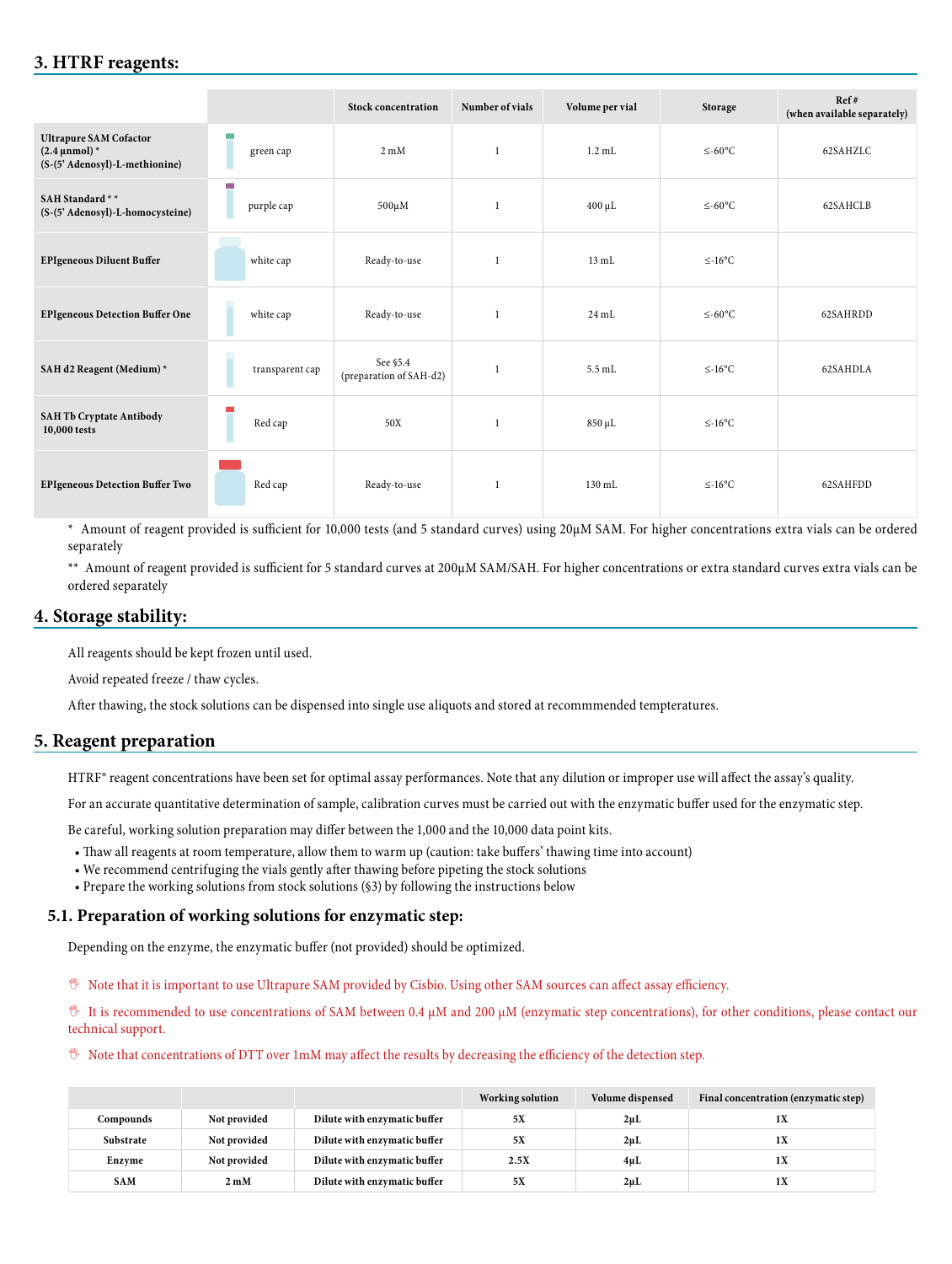### **5.2. Detection Buffer One:**

This reagent is ready to use.

, Note that use of Detection Buffer One is mandatory and any dilution of the Detection Buffer One will impair results by decreasing the efficiency of the detection step.

, The Detection Buffer One is packaged in DMSO. Thaw and store it at room temperature for experiments. Do not put it on ice before dispensing as it will freeze.

### **5.3. Preparation of SAH Tb Cryptate Antibody:**

Concentration has been determined for optimal assay performances. Note that any dilution or improper use of the Tb Cryptate Reagent will affect the assay's quality.

Prepare an SAH Tb Cryptate Antibody working solution with Detection Buffer Two. Refer to the image on the right:



### **5.4. Preparation of SAH-d2:**

, Caution! Concentration of SAH-d2 depends on the concentration of SAM required for the assay. Dilute the SAH-d2 in Detection Buffer Two according to the following table:

| [SAM]<br>during the enzymatic step  | $SAH-d2$<br>stock solution |                              | SAH-d2 conjugate |                                    |                                                                                                                                                                                                          |
|-------------------------------------|----------------------------|------------------------------|------------------|------------------------------------|----------------------------------------------------------------------------------------------------------------------------------------------------------------------------------------------------------|
| $0.4 \mu M \leq$ SAM < 1 $\mu$ M    | 50 X                       | SAH <sub>d2</sub><br>Reagent |                  | Detection Buffer Two<br>49 volumes | SAH d2 Reagent 50X:<br>Dilute 50-fold the frozen SAH d2 Reagent<br>stock solution with Detection Buffer Two.<br>e.g. add 100 µL of SAH d2 Reagent stock to<br>4900 μL (4.9 mL) of Detection Buffer Two.  |
| $1 \mu M \leq$ SAM $\leq$ 2 $\mu$ M | 32 X                       | SAH <sub>d2</sub><br>Reagent |                  | Detection Buffer Two<br>31 volumes | SAH d2 Reagent 32X:<br>Dilute 32-fold the frozen SAH d2 Reagent<br>stock solution with Detection Buffer Two.<br>e.g. add 100 µL of SAH d2 Reagent stock to<br>3100 µL (3.10 mL) of Detection Buffer Two. |
| $2 \mu M <$ SAM $\leq 10 \mu M$     | 16X                        | SAH <sub>d2</sub><br>Reagent |                  | Detection Buffer Two<br>15 volumes | SAH d2 Reagent 16X:<br>Dilute 16-fold the frozen SAH d2 Reagent<br>stock solution with Detection Buffer Two.<br>e.g. add 100 µL of SAH d2 Reagent stock to<br>1500 µL (1.5 mL) of Detection Buffer Two.  |
| $10 \mu M <$ SAM $\leq 20 \mu M$    | 8 X                        | SAH <sub>d2</sub><br>Reagent |                  | Detection Buffer Two<br>7 volumes  | SAH d2 Reagent 8X:<br>Dilute 8-fold the frozen SAH d2 Reagent stock<br>solution with Detection Buffer Two.<br>e.g. add 100 µL of SAH d2 Reagent stock to<br>700 µL (0.7 mL) of Detection Buffer Two.     |
| $20 \mu M <$ SAM < $100 \mu M$      | 4 X                        | SAH <sub>d2</sub><br>Reagent |                  | Detection Buffer Two<br>3 volumes  | SAH d2 Reagent 4X:<br>Dilute 4-fold the frozen SAH d2 Reagent stock<br>solution with Detection Buffer Two.<br>e.g. add 100 µL of SAH d2 Reagent stock to<br>300 µL (0.3 mL) of Detection Buffer Two.     |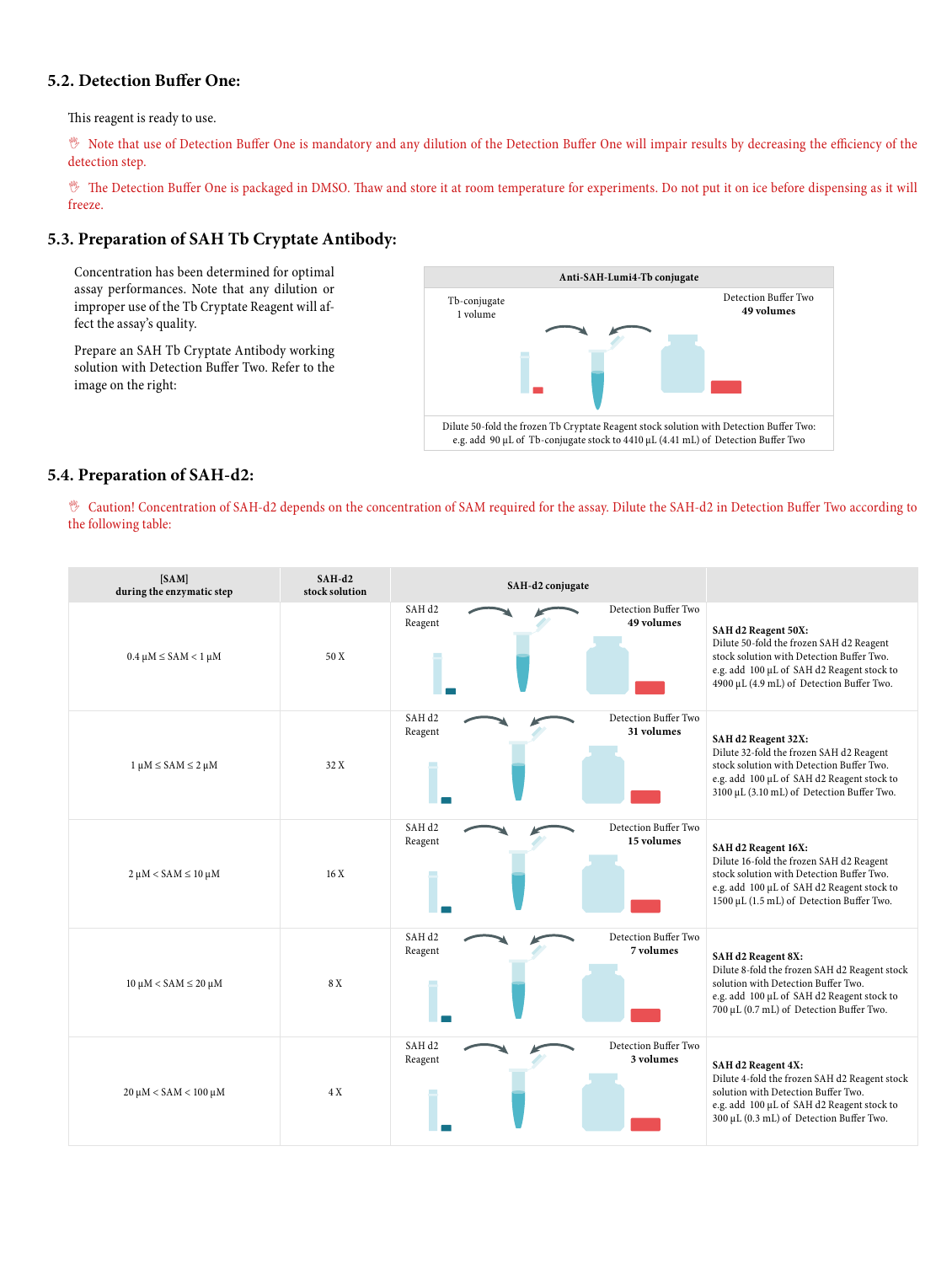

### **5.5. SAM/SAH Standard Curve preparation:**

The Standard curve mimics a methyltransferase reaction, as SAH is produced, SAM is depleted. The adenosyl (i.e. [SAM]+[SAH]) total concentration should remain constant throughout the range studied.

, A diluent (Tris HCl 50 mM pH 8.8, 0.01 % Tween20) that can be used as reference buffer for the standard curve preparation is provided in the kit, but depending on the enzyme, the enzymatic buffer has to be optimized.

- $\mathcal V$  For an accurate quantitative determination of sample, calibration curves must be carried out with the enzymatic buffer used for the enzymatic step.
- , Standard curves should be performed with the same concentration of SAM used for the assay.
- $\%$  It is recommended to use concentrations of SAM between 0.4  $\mu$ M and 200  $\mu$ M, for other conditions, please contact our technical support.

Examples of standard curves for 1  $\mu$ M and 20  $\mu$ M SAM are shown below.

SAH Standard 8 solutions are prepared respectively at 1  $\mu$ M and 20  $\mu$ M then diluted in SAM solutions (1  $\mu$ M and 20  $\mu$ M) as shown below:

Standard curve for SAM 1 µM

|            |                           |                             |                 | <b>Working concentrations</b> |  |              |                  |
|------------|---------------------------|-----------------------------|-----------------|-------------------------------|--|--------------|------------------|
|            |                           | <b>Standard preparation</b> |                 |                               |  | SAM(nM)      | % SAM Conversion |
| Standard 8 | $150 \mu L$ SAH $1 \mu M$ |                             |                 | 1,000                         |  | $\mathbf{0}$ | 100              |
| Standard 7 | 50 µL Standard 8          | $+$                         | 100 μL SAM 1 μM | 333                           |  | 667          | 33.3             |
| Standard 6 | 50 µL Standard 7          | $+$                         | 100 μL SAM 1 μM | 111                           |  | 889          | 11.1             |
| Standard 5 | 50 µL Standard 6          | $+$                         | 100 μL SAM 1 μM | 37                            |  | 963          | 3.7              |
| Standard 4 | 50 µL Standard 5          | $+$                         | 100 μL SAM 1 μM | 12.3                          |  | 987.7        | 1.23             |
| Standard 3 | 50 µL Standard 4          | $+$                         | 100 μL SAM 1 μM | 4.1                           |  | 995.9        | 0.41             |
| Standard 2 | 50 µL Standard 3          | $+$                         | 100 μL SAM 1 μM | 1.4                           |  | 998.6        | 0.14             |
| Standard 1 | 50 µL Standard 2          | $+$                         | 100 μL SAM 1 μM | 0.5                           |  | 999.5        | 0.05             |
| Standard 0 | 100 μL SAM 1 μM           |                             |                 | $\mathbf{0}$                  |  | 1,000        | $\mathbf{0}$     |

#### Standard curve for SAM 20 µM

|            |                  |                      | Working concentrations |         |                  |      |
|------------|------------------|----------------------|------------------------|---------|------------------|------|
|            |                  | Standard preparation | SAH(nM)                | SAM(nM) | % SAM Conversion |      |
| Standard 8 | 150 μL SAH 20 μM |                      |                        | 20,000  |                  | 100  |
| Standard 7 | 50 uL Standard 8 | $\overline{+}$       | 100 μL SAM 20 μM       | 6,667   | 13,333           | 33.3 |
| Standard 6 | 50 uL Standard 7 |                      | 100 μL SAM 20 μM       | 2,222   | 17,778           | 11.1 |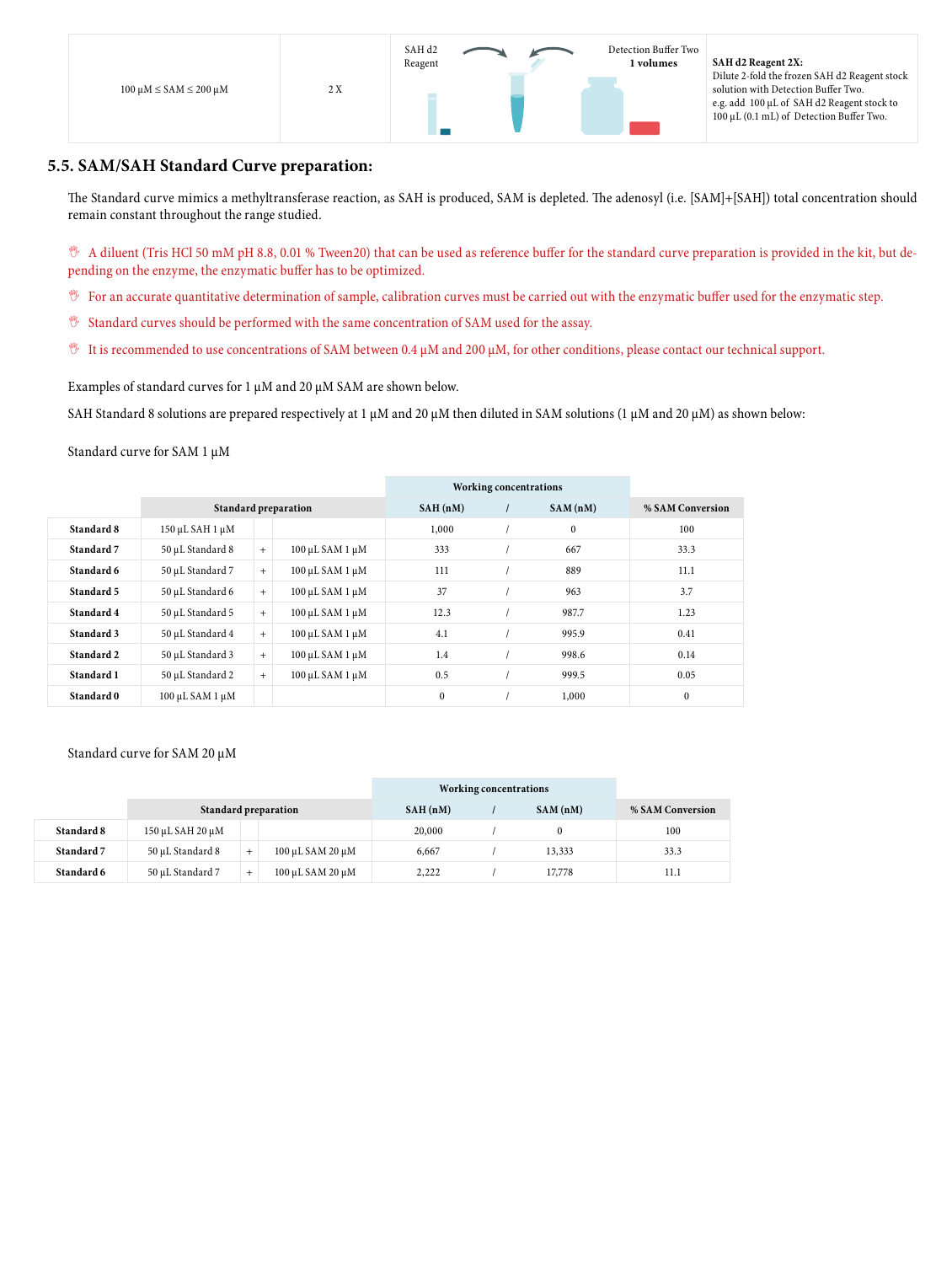| Standard 5 | 50 uL Standard 6 | $+$ | 100 μL SAM 20 μM | 741      | 19,259 | 3.7      |
|------------|------------------|-----|------------------|----------|--------|----------|
| Standard 4 | 50 uL Standard 5 | $+$ | 100 μL SAM 20 μM | 247      | 19,753 | 1.23     |
| Standard 3 | 50 uL Standard 4 | $+$ | 100 μL SAM 20 μM | 82       | 19,918 | 0.41     |
| Standard 2 | 50 µL Standard 3 | $+$ | 100 μL SAM 20 μM | 27       | 19,973 | 0.14     |
| Standard 1 | 50 uL Standard 2 | $+$ | 100 μL SAM 20 μM | 9        | 19.991 | 0.05     |
| Standard 0 | 100 μL SAM 20 μM |     |                  | $\theta$ | 20,000 | $\theta$ |

### **6. Detailed protocol**

The enzymatic assay is performed as described below using different controls:

Negative Control (Std 0): 0% SAM Conversion (No Enzyme). This control consists of the anti-SAH antibody-Lumi4-Tb and SAH-d2 in the presence of enzymatic reaction components (without the enzyme) and SAM (0% SAH). This control defines the upper limit of the assay window. Appropriate negative control must be prepared for each SAM concentration tested.

Maximum HTRF Ratio Control: This control consists of the anti-SAH antibody-Lumi4-Tb and SAH-d2 with other reagents. You may have a different HTRF Ratio between this control and the Negative Control (Std 0). This is due to the antibody slight cross reactivity over SAM at high concentrations.

Buffer control: used to make sure that buffers are not contaminated by Cryptate and do not generate any background fluorescence.

Cryptate control: used to check the Cryptate signal at 620nm. This control defines the lower limit of the assay signal.

Use white plates.

Plates to be purchased separately, visit www.cisbio.com/microplates-recommendations for more information.

, Do not premix SAH d2 Reagent and anti SAH Tb Cryptate Antibody conjugates as it will affect results by changing the kinetics of the detection (equilibrium not obtained at 1h incubation).

|                                                    | <b>Standard Curve</b>                       |            | <b>Enzymatic Assay</b>                         |           | <b>Blank controls</b> |                       |  |
|----------------------------------------------------|---------------------------------------------|------------|------------------------------------------------|-----------|-----------------------|-----------------------|--|
|                                                    | <b>Maximum HTRF</b><br><b>Ratio Control</b> | Standard   | Negative control                               | Sample    | Cryptate control      | <b>Buffer control</b> |  |
| Enzymatic step (10µL)                              |                                             |            |                                                |           |                       |                       |  |
| Standard                                           |                                             | $10 \mu L$ |                                                |           |                       |                       |  |
| <b>Enzymatic buffer</b>                            | $10 \mu L$                                  |            | $4 \mu L$                                      |           | $10 \mu L$            | $10 \mu L$            |  |
| Enzyme                                             |                                             |            |                                                | $4 \mu L$ |                       |                       |  |
| Compound                                           |                                             |            | $2 \mu L$                                      | $2 \mu L$ |                       |                       |  |
| Substrate                                          |                                             |            | $2 \mu L$                                      | $2 \mu L$ |                       |                       |  |
| <b>SAM</b>                                         |                                             |            | $2 \mu L$                                      | $2 \mu L$ |                       |                       |  |
|                                                    |                                             |            | Seal plate and incubate for enzymatic reaction |           |                       |                       |  |
| Detection Step (20µL)                              |                                             |            |                                                |           |                       |                       |  |
| <b>Detection Buffer One</b>                        | $2 \mu L$                                   | $2 \mu L$  | $2 \mu L$                                      | $2 \mu L$ | $2 \mu L$             | $2 \mu L$             |  |
| Seal plate and incubate 10 min at room temperature |                                             |            |                                                |           |                       |                       |  |
| <b>Detection Buffer Two</b>                        |                                             |            |                                                |           | $4 \mu L$             | $8 \mu L$             |  |
| <b>SAH d2 Reagent</b>                              | $4 \mu L$                                   | $4 \mu L$  | $4 \mu L$                                      | $4 \mu L$ |                       |                       |  |
| <b>SAH Tb Crypate Antibody</b>                     | $4 \mu L$                                   | $4 \mu L$  | $4 \mu L$                                      | $4 \mu L$ | $4 \mu L$             |                       |  |
| Seal plate and incubate 1h at room temperature     |                                             |            |                                                |           |                       |                       |  |

Remove plate sealer and read on an HTRF® compatible reader\*

Check that you are using the set-up for Lumi4-Tb donor.

Using an inappropriate set-up may seriously affect the results.

\* For information about HTRF® compatible readers and for set-up recommendations, please visit our website at: cisbio.com/compatible-readers

Substrate and SAM or enzyme and compound can be premixed if required.